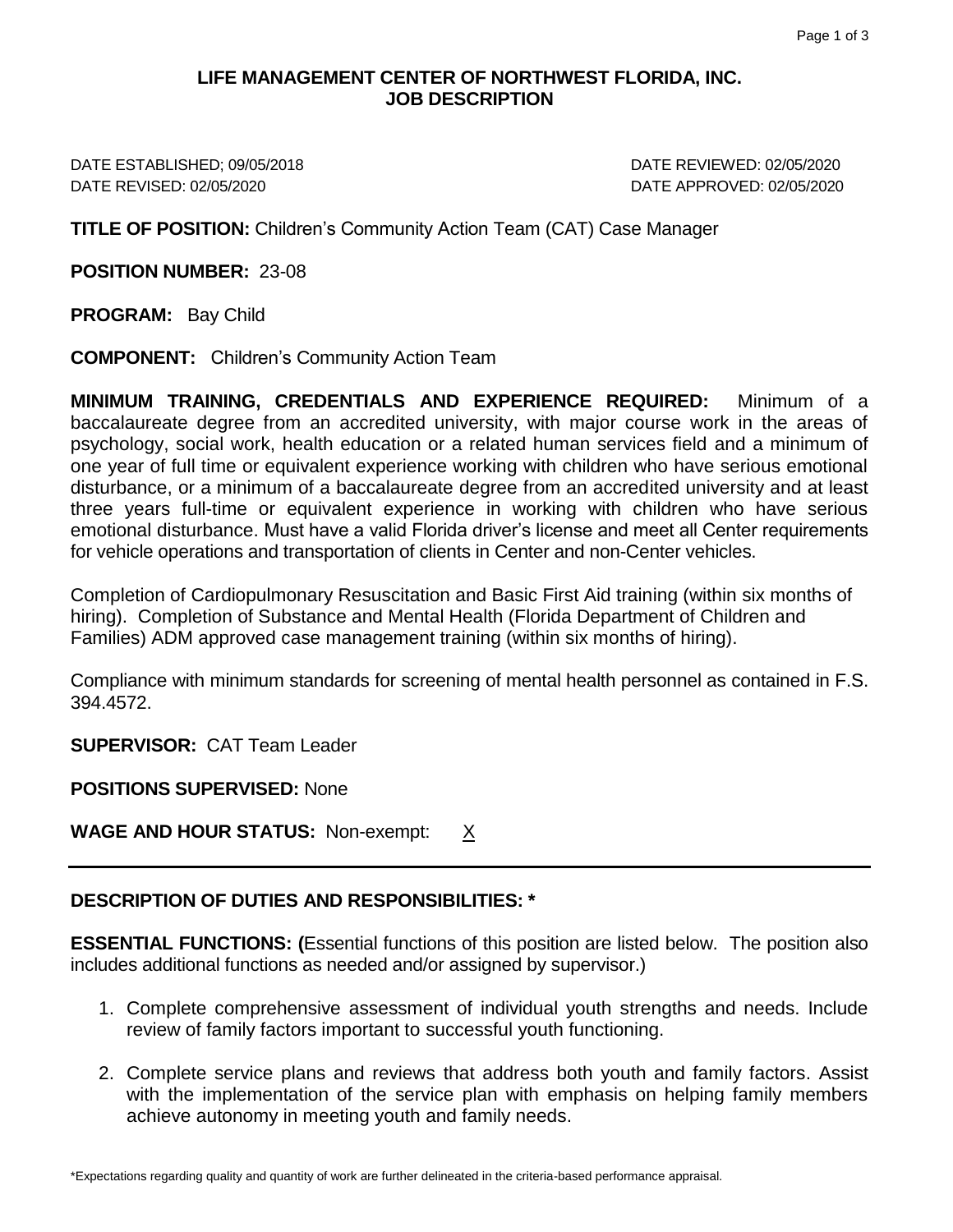- 3. Assist families with establishing a natural support system that provides ongoing support during and post program participation.
- 4. Facilitate service access and provide linkage and coordination.
- 5. Monitor service delivery, provide continuing assessment of youth/family needs and update service plans as needs evolve.
- 6. With other team members, provide support and education to family members to help them become knowledgeable about mental illness, collaborate in the treatment process, and assist in their family member's progress.
- 7. Participate in the development of the comprehensive treatment plan for each person served at treatment planning meetings.
- 8. Regularly attend organizational staff meetings to assess client status and progress, to coordinate treatment activities, and to develop treatment solutions to problems other staffs are having.
- 9. Participate in staff training regarding skill development basic to the treatment of youth with Severe Emotional Disturbance and young adults with Severe and Persistent Mental Illness.

## **OTHER ESSENTIAL FUNCTIONS:**

- 1. Travel required between clinics and other sites including homes, schools and community locations where clients are served.
- 2. Maintain after hours' availability as required by the needs of the clients and as directed by the Team Leader.

## *Physical & Other Requirements:*

| Activity                                                      |                                             | Expectation                      |                      |                          |
|---------------------------------------------------------------|---------------------------------------------|----------------------------------|----------------------|--------------------------|
| Standing                                                      |                                             | Minimal                          | $\boxtimes$ Moderate | Frequent<br>$\mathsf{L}$ |
| Sitting                                                       |                                             | Minimal                          | $\boxtimes$ Moderate | $\Box$ Frequent          |
| Driving vehicles                                              |                                             | Minimal                          | $\boxtimes$ Moderate | Frequent<br>$\mathsf{L}$ |
| Lifting and/or Carrying                                       |                                             | $\boxtimes$ Minimal              | □ Moderate           | Frequent<br>$\mathsf{L}$ |
| Bending and/or Stooping                                       |                                             | Minimal                          | $\boxtimes$ Moderate | Frequent<br>$\mathsf{L}$ |
| <b>Climbing Stairs and/or Ladders</b>                         |                                             | $\boxtimes$ Minimal              | □ Moderate           | Frequent<br>$\perp$      |
| Walking or Moving (between offices, other facilities, etc.)   |                                             | Minimal                          | $\boxtimes$ Moderate | Frequent<br>$\Box$       |
| Other (lift above waist/reaching etc., please explain)<br>N/A |                                             | Minimal<br>$\blacksquare$        | □ Moderate           | Frequent<br>$\Box$       |
| Speaking:<br>Hearing:<br>Reading Comprehension:               | $\boxtimes$ Yes<br>⊠ Yes<br>$\boxtimes$ Yes | No.<br>П<br>⊟ No<br>No<br>$\Box$ |                      |                          |

\*Expectations regarding quality and quantity of work are further delineated in the criteria-based performance appraisal.